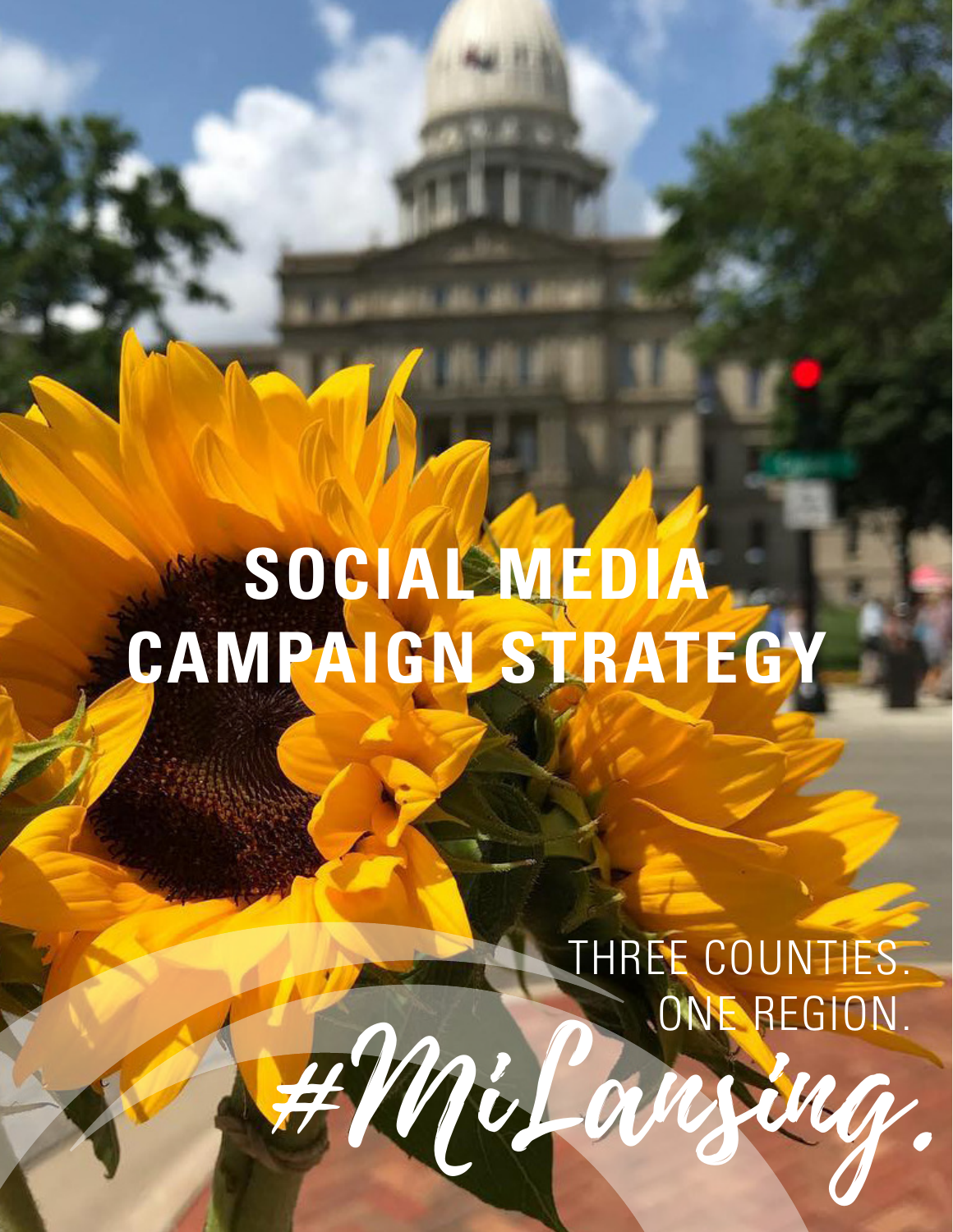#### **OUR VISION**

To be the best destination for global talent and investment, their home by choice.

#### **OUR MISSION**

We build a stronger community for all, working every day to grow, retain and attract business in Ingham, Clinton and Eaton counties.

# **OUR CORE VALUES**

- 1. Relentless advocacy on behalf of our entire region.
- 2. Demonstrating the highest ethical conduct and transparency.
- 3. Embracing inclusion, equity and diversity.
- 4. Partnerships as the foundation of our success: Stronger Together!
- 5. Well-defined, measurable results.
- 6. A passion for creativity and innovation.
- 7. Persuasion and perseverance.

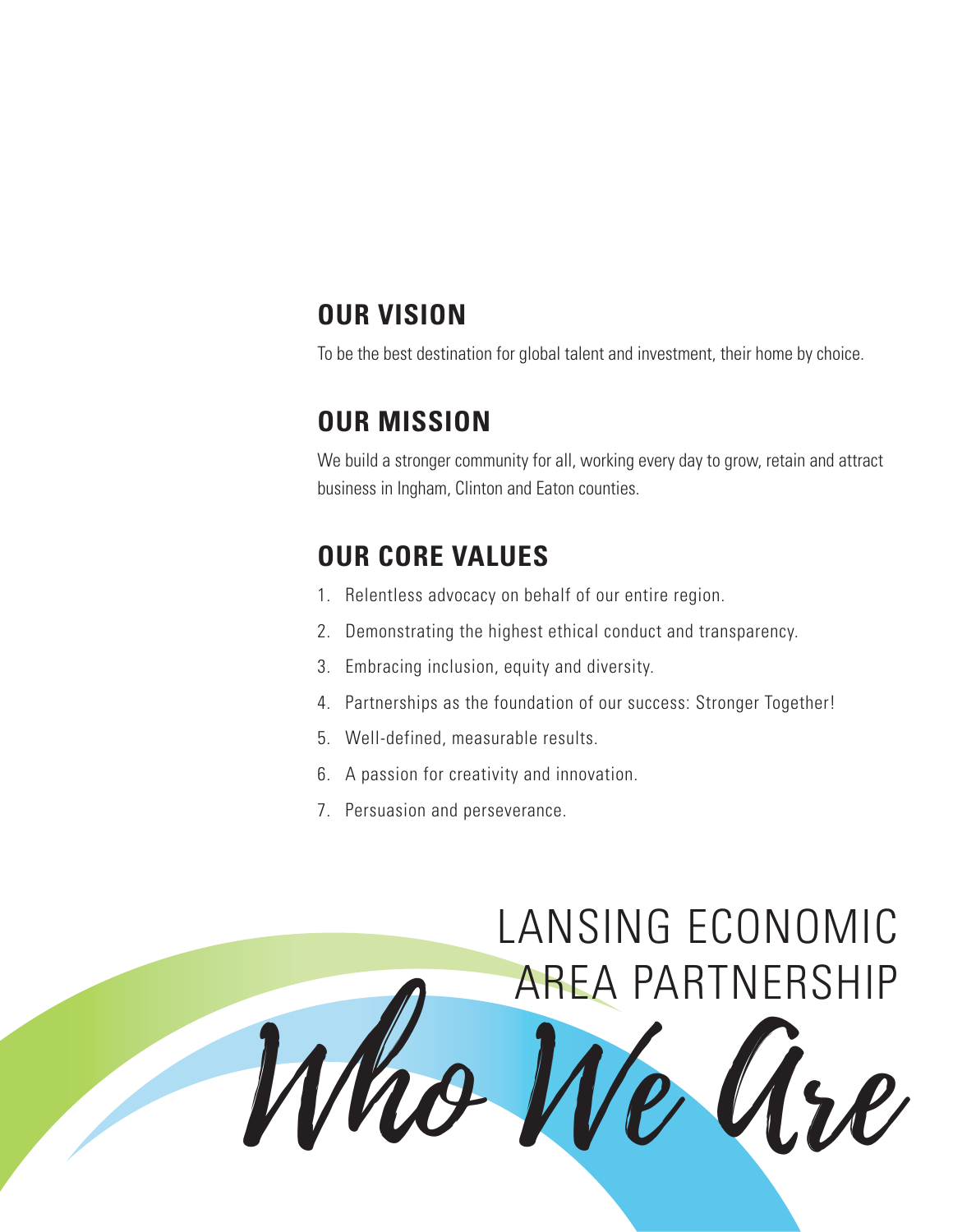## **CAMPAIGN SUMMARY**

#MiLansing is a regional talent attraction campaign connected to LEAP business attraction goals. The campaign is distinct from, but can complement, other efforts contributing to an overarching regional "brand."

The campaign is LEAP-facilitated but community owned, relying on the authenticity of community voices to diversify LEAP's public voice. #MiLansing exists to amplify honest regional perspectives, not control or prescribe a LEAP-driven narrative.

As a component of a larger strategy to attract and retain talent within Ingham, Clinton and Eaton counties, this campaign has the flexibility to adapt and grow with changing perceptions and voices within the region.

#### **KEY MESSAGES**

- The greater Lansing region is a desirable place in which talent and businesses can live, work, play and thrive.
- The "Lansing region" is a diverse compilation of communities within Ingham, Clinton and Eaton counties (the tri-county region).
- LEAP values and celebrates the voices within the region we serve.
- It is easy to create individual experiences within the Lansing region.

Introduction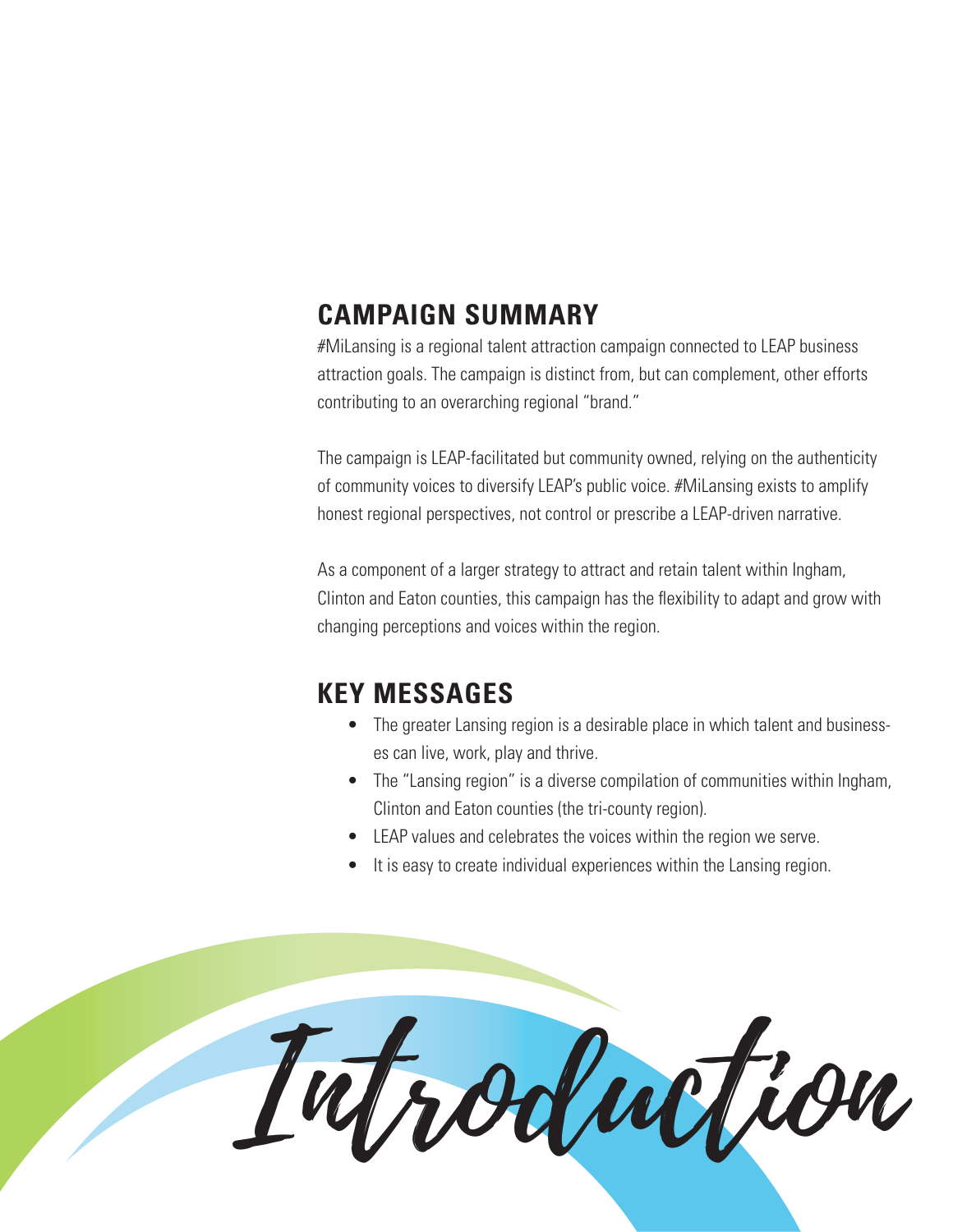# **OBJECTIVE**

To showcase the Lansing region through the eyes of its communities to elevate regional perception and attract and attain talent. Additionally, to illustrate greater Lansing as a region inclusive of communities across Ingham, Clinton and Eaton counties.

# **GOALS**

**Elevation of the diverse narratives of our region by encouraging, rather than controlling, conversation.**

- Relates to the larger objective of elevating LEAP's brand and regional relevance by facilitating new conversations and amplifying community voices. Reached currently untapped audiences within the tri-county region whose interests align with LEAP's mission.
- Metrics: submissions, follower growth, comments, shares, likes

#### **Extension of reach to untapped audiences whose interests align with LEAP's mission to strengthen the Lansing region.**

- Relates to the larger objective of promoting and facilitating equity and inclusion by engaging currently untapped voices and communities in conversation about their home.
- Metrics: reach/impressions, comments, shares, likes, sentiment

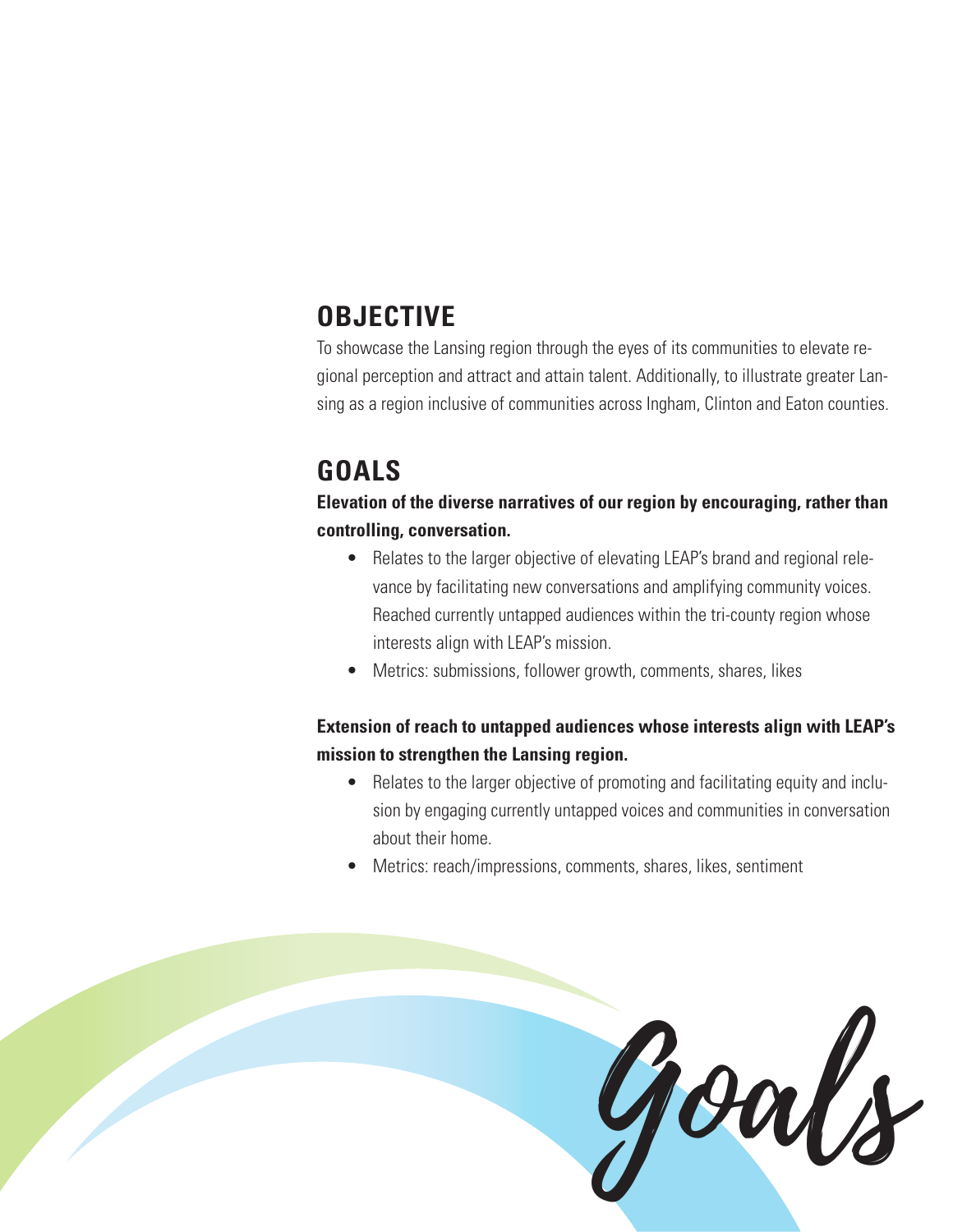#### **Challenge to audiences' negative perceptions and stereotypes about the Lansing region**

- Relates to the larger objective of attracting and retaining talent to the greater Lansing region, as well as strengthening regional and LEAP brand sentiments and emphasizing "greater Lansing" as a diverse, tri-county region.
- Metrics: submissions, follower growth, comments, shares, likes, sentiment

#### **Greater buy-in of LEAP brand value among target audiences**

- Relates to the larger objective of strengthening LEAP brand value and regional relevance by serving as an amplification mechanism and facilitator of community conversations around regional conception of place.
- Metrics: submissions, follower growth, comments, shares, likes, sentiment

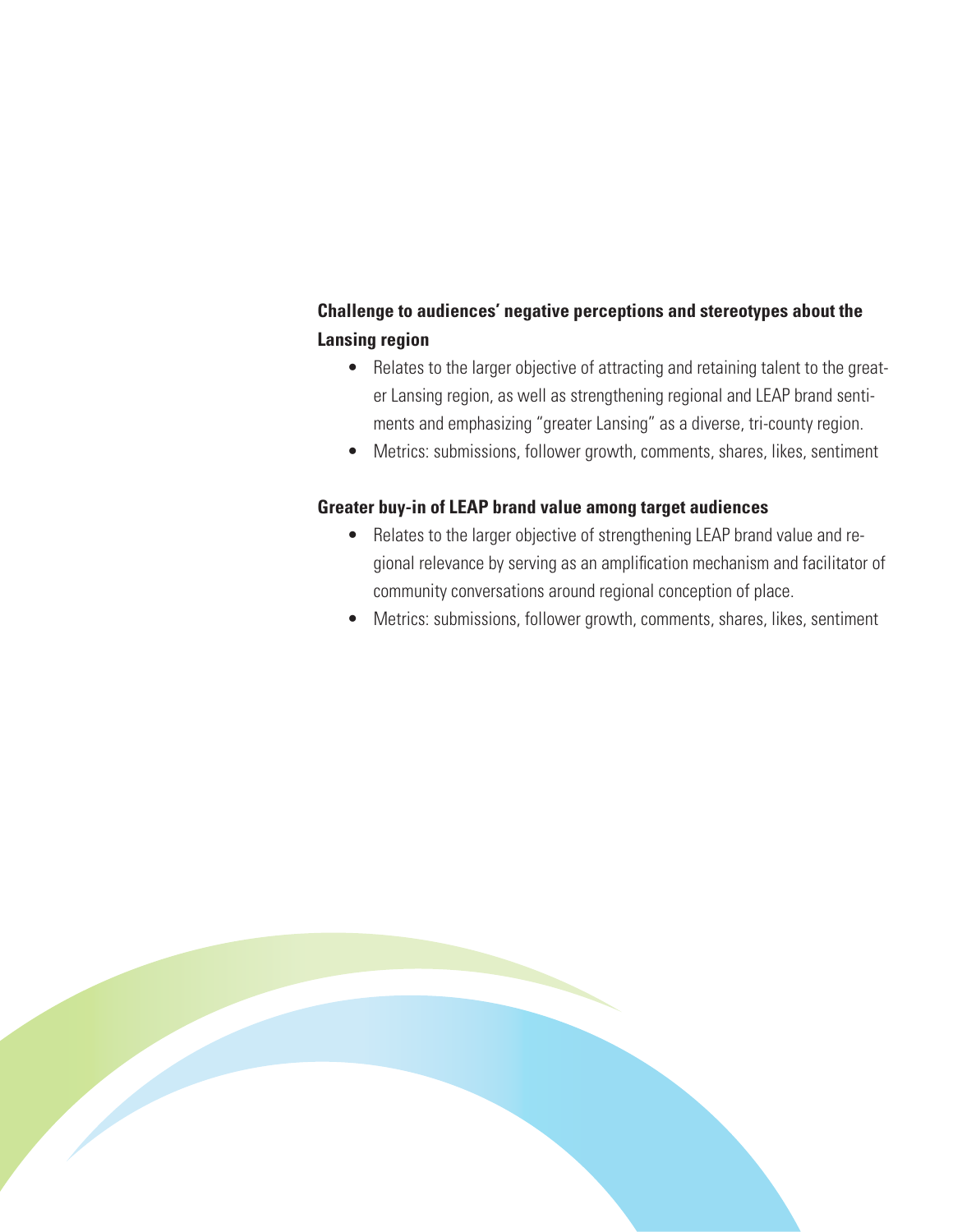# **PREVIOUS REGION RESIDENTS**

Previous residents of the tri-county region who have moved away, most likely due to a major event such as graduation or new job offer. While this campaign is not directly seeking input from this audience, it is important to be visible in these spaces to debunk negative perceptions of the region that may have lead to migration.

## **CURRENT REGION RESIDENTS**

Current residents of the tri-county area are a crucial audience segment to actively engage with, both through visibility and solicitation for input. It is critical to get current residents engaged with their community by taking ownership of the parts that make it special so they are inspired to stay here.

## **NEW/PROSPECTIVE REGION RESIDENTS**

New and prospective residents are similarly crucial to engage, as they may be in the midst of weighing location options and seeking out a future community. Showcasing the region through authentic community voices to this population is critical to challenging any negative stereotypes that they may buy into and to enticing this audience segment to stay here.

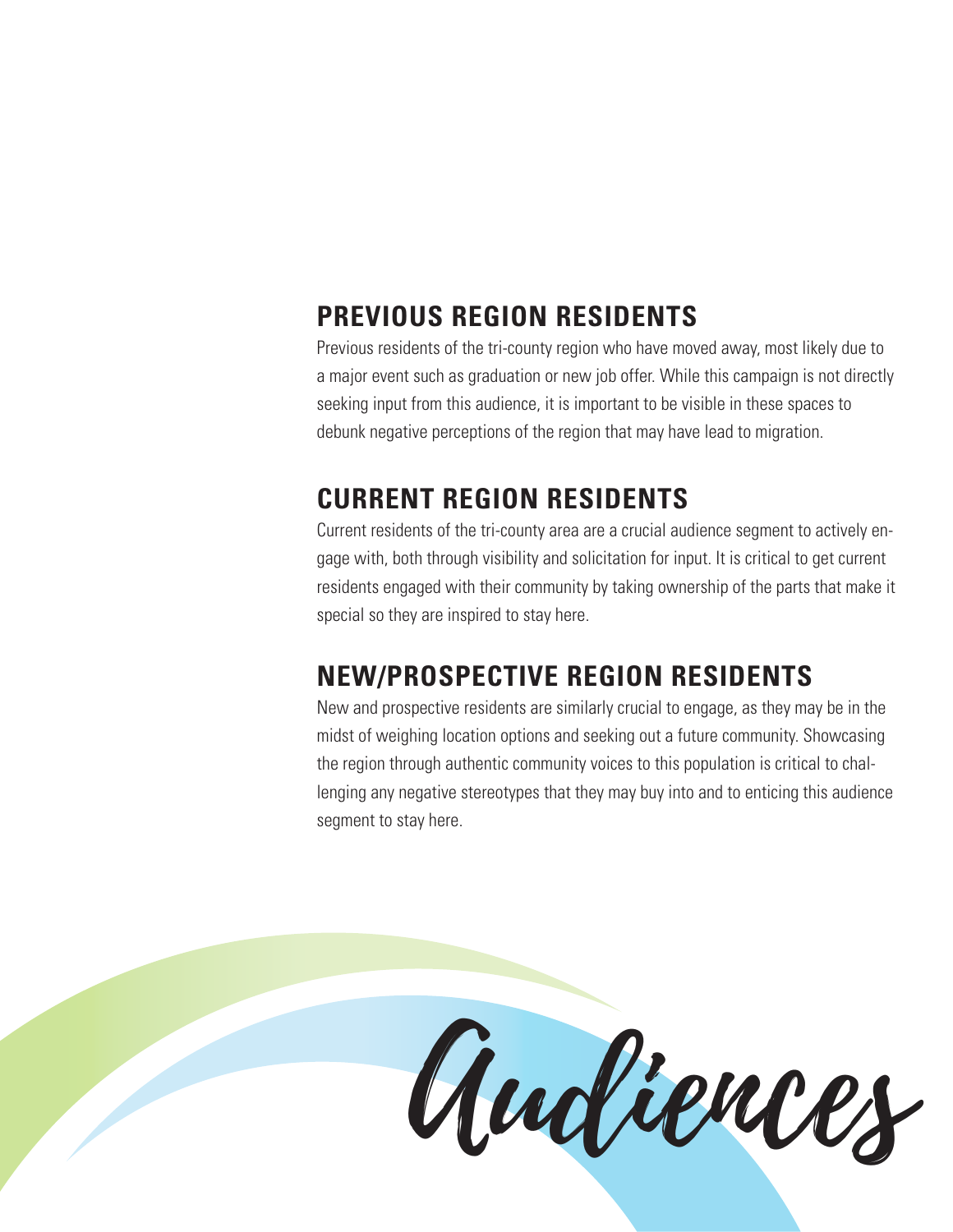## **GENERAL PUBLIC**

The general public, both on a statewide and national level, is important to market to as a means of challenging perceptions of Lansing and attracting talent on a more macro scale. Especially as those outside the tri-county region view our region as "Lansing," it is important to showcase the diversity of the region across all three counties under the cohesive #MiLansing identifier.

## **LOCAL AND STATE MEDIA OUTLETS**

Media relations for this campaign will focus primarily on earned media due to community reach, but may also integrate strategic components such as press releases, op-eds and digital banner ads. Media is important to engage on a regional and statewide scale to amplify and lend credibility to the campaign.

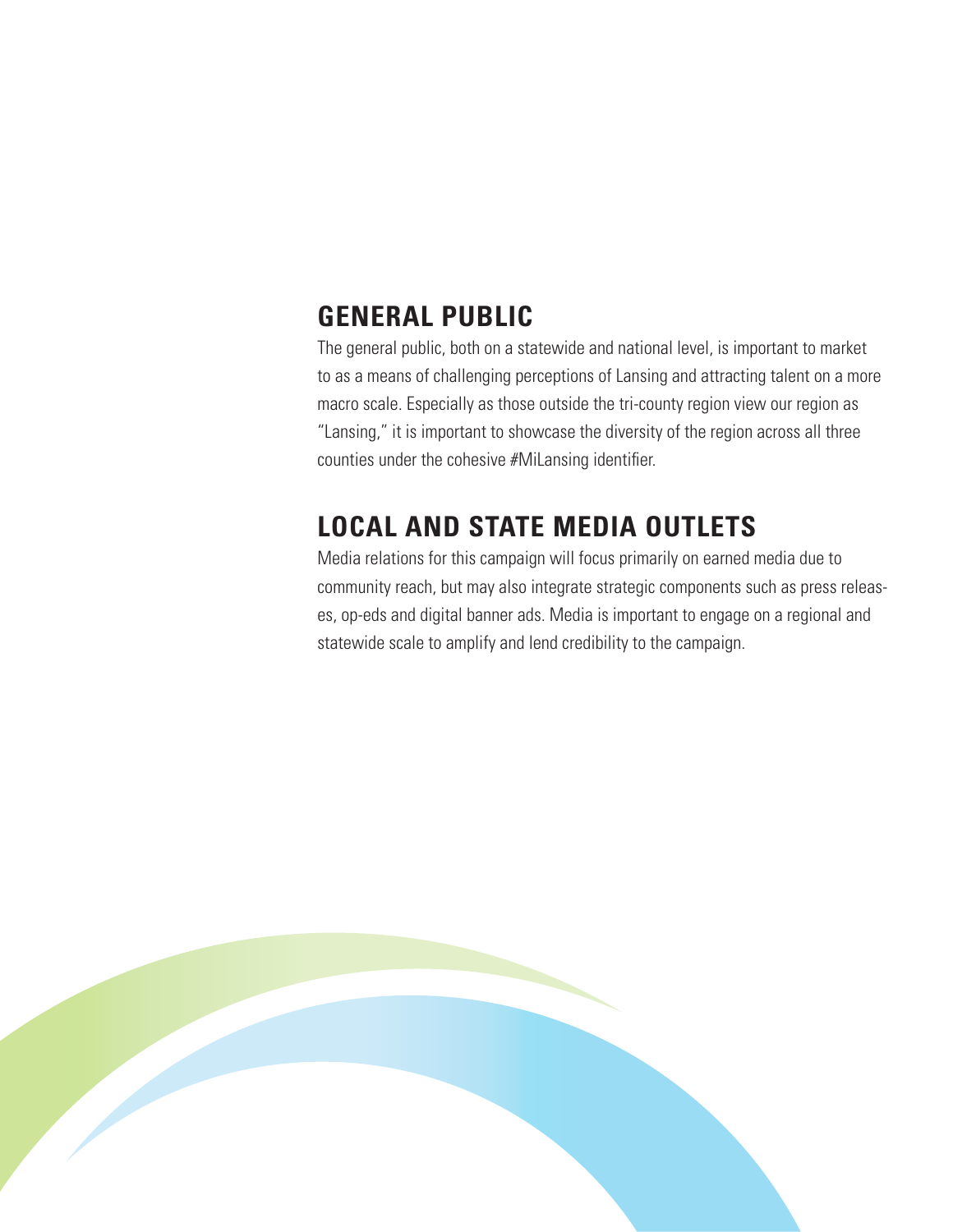# **CULTIVATION PHASE**

The primary purpose of this phase is to introduce the campaign and begin cultivating content. This phase will utilize community imagery from key stakeholders such as LEAP staff, executive committee members and board directors.

#### **Frequency**

- Wednesday and Saturday, between 1:00 p.m. and 3:00 p.m.
- Twice a week during month following campaign launch, up to weekly for remainder of campaign (focus shift to community-curated storytelling)

#### **Modes and Media**

- Organic social media posting
	- Facebook
	- Twitter
	- Instagram
- Demographic-, interest- and location-specific post boosting/ad campaigns
	- Facebook
	- Recommended \$5-\$10/day 1-week boost each month to specific segments of audience, including:
		- Sporting events
		- Entrepreneurship

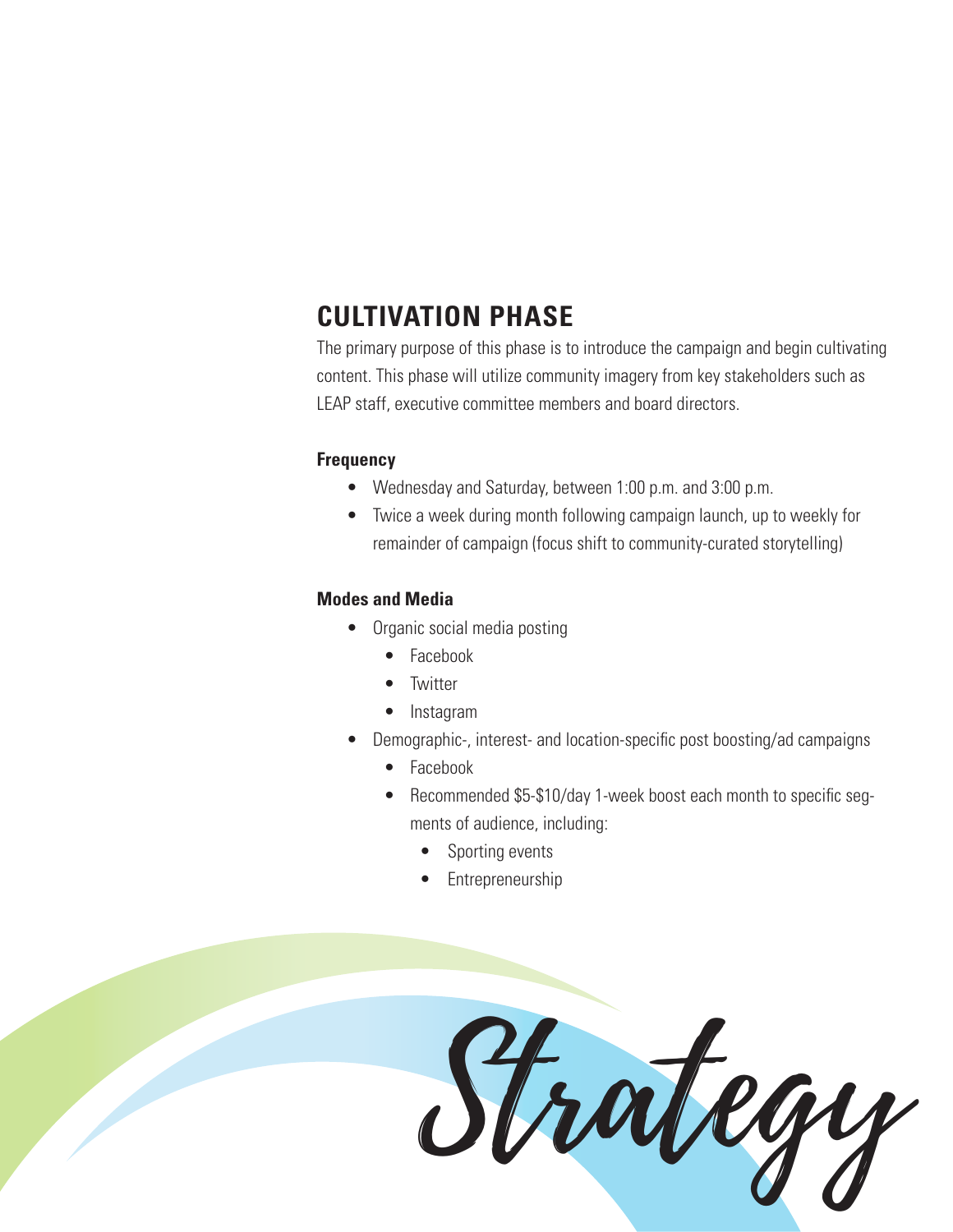- Food, beer, wine, spirits
- Parks
- Fashion
- Music, theatre, poetry, arts scene
- Festivals and events
- Website form and drip email marketing campaign through Pardot
- Traditional/earned media
	- Op-ed in LSJ
	- Press release to media partners and membership
	- Guest blog on Lansing 5:01 website

## **STORYTELLING PHASE**

This phase will dovetail with the cultivation phase and incorporate the community perspectives accrued during the cultivation phase.

#### **Frequency**

- Wednesday and Saturday, between 1:00 p.m. and 3:00 p.m.
- Twice a week during month following campaign launch, up to weekly for remainder of campaign (focus shift to community-curated storytelling)

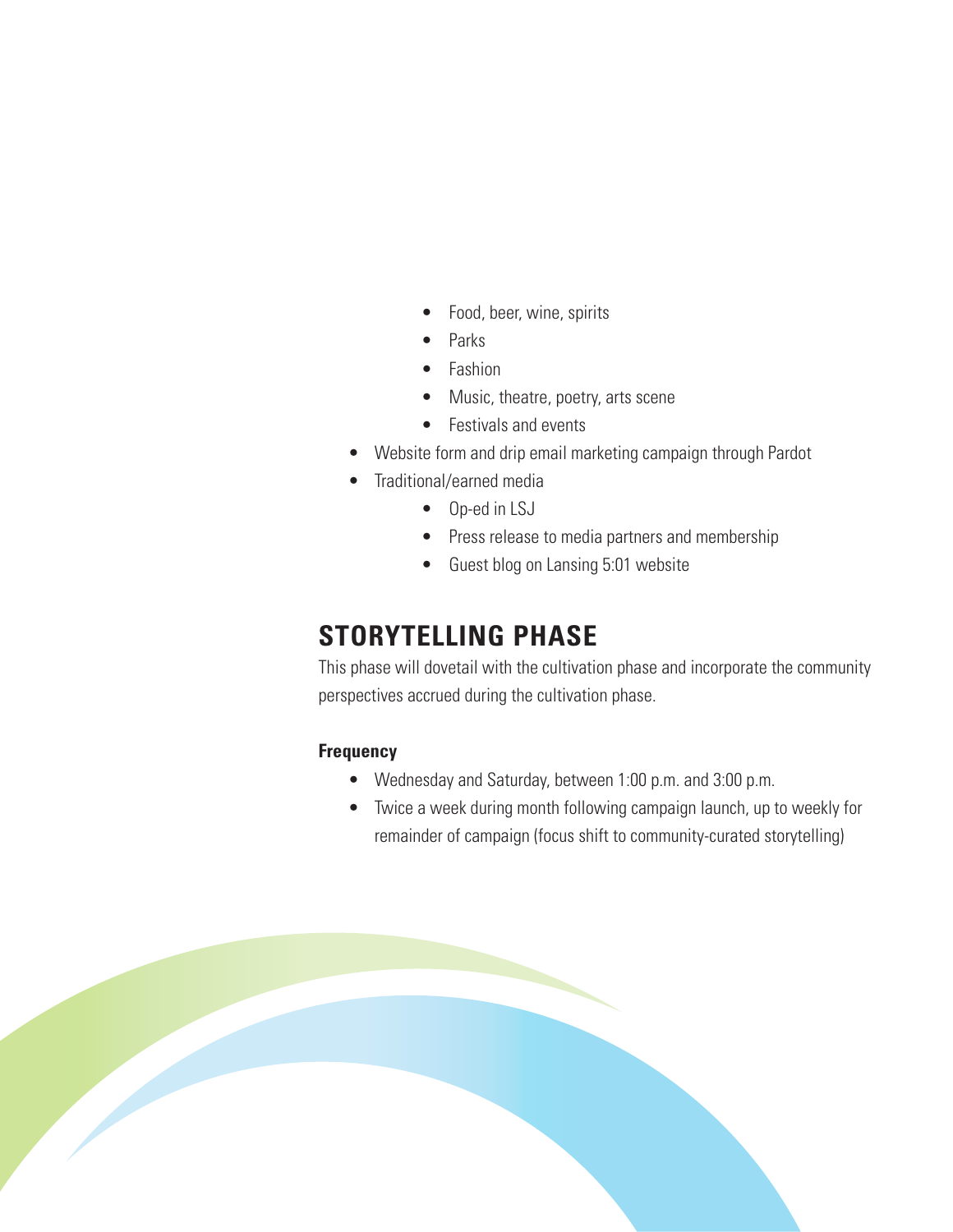#### **Modes and Media**

- Organic social media posting
	- Facebook
	- Twitter
	- Instagram
- Demographic-, interest- and location-specific post boosting/ad campaigns
	- Facebook
	- Recommended \$5-\$10/day 1-week boost each month to specific segments of audience, including:
		- Sporting events
		- Entrepreneurship
		- Food, beer, wine, spirits
		- Parks
		- Fashion
		- Music, theatre, poetry, arts scene
		- Festivals and events
- Monthly digest email to participants, LEAP board of directors and staff

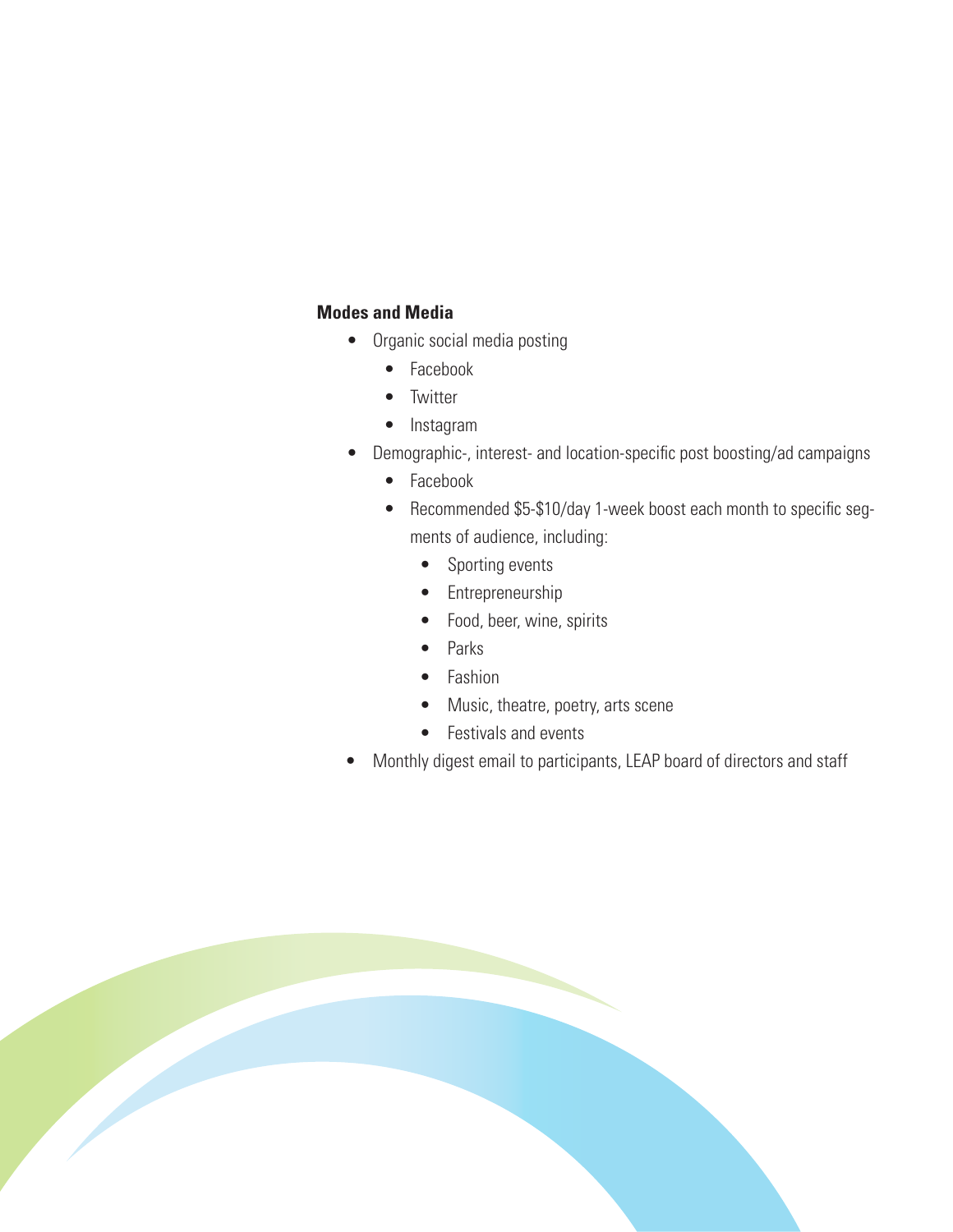## **EXTENDED STORYTELLING**

The final phase of the #MiLansing campaign will engage community submissions on a deeper level through extended storytelling on LEAP's website. These will take the shape of blog posts approximately 500 words long, which may focus on one particular community story or a group of stories around a common theme (e.g. sports in Lansing, outdoor activities, local art, etc.).

#### **Frequency**

- Wednesday or Saturday, between 1:00 p.m. and 3:00 p.m.
- Weekly to bi-weekly, depending on amount of content and overall content balance with other campaigns and communication priorities

#### **Modes and Media**

- Short blog posts up to 500 words long (approximately) on the LEAP website
- Organic social media posting
	- Facebook
	- **Twitter**
	- Instagram
		- Update link in bio to blog page

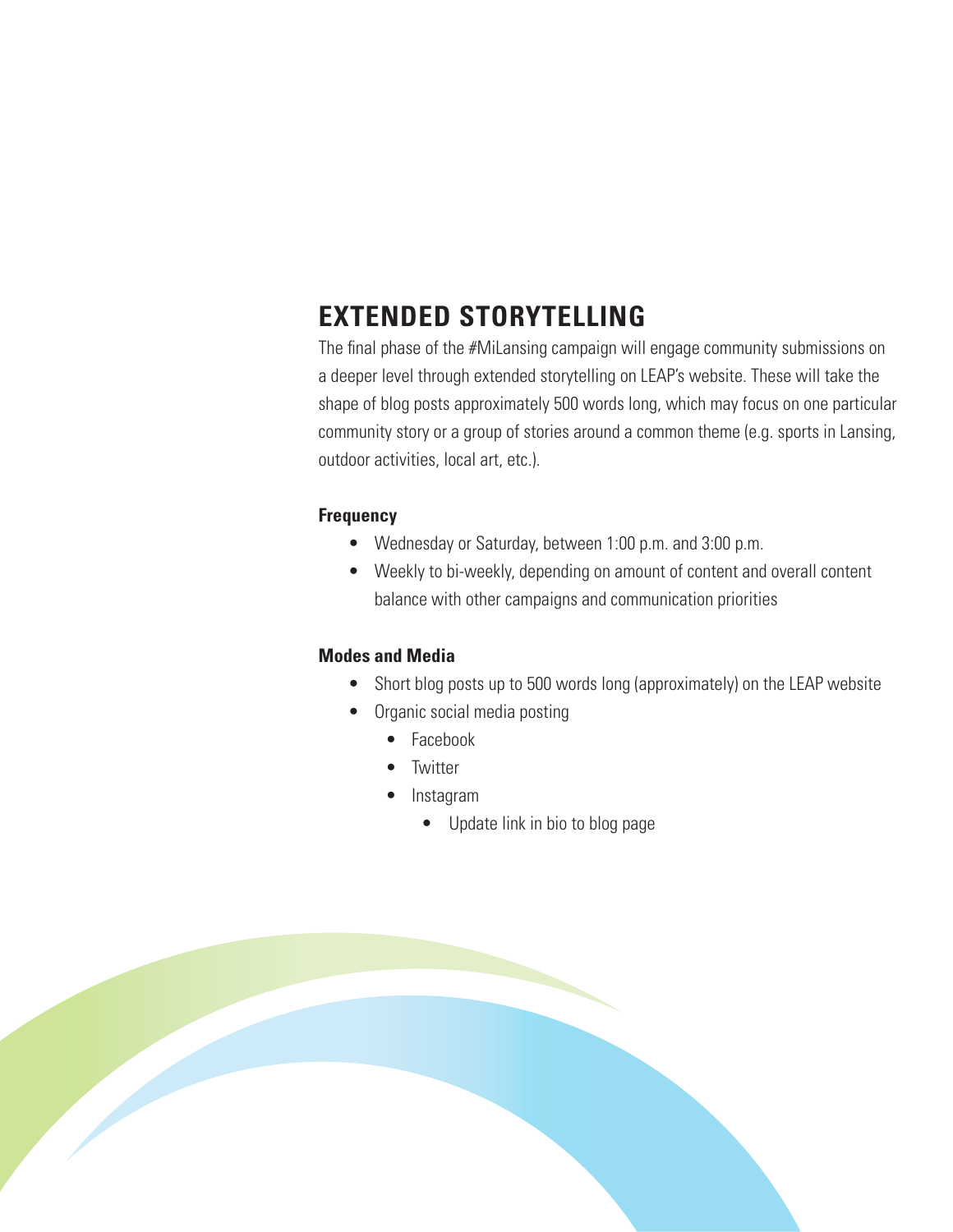This campaign is a marriage of qualitative goals around improving attitudes about the Lansing region, which will encourage talent to stay or come to the region, and quantitative goals around strengthening LEAP brand awareness, which will bolster LEAP's social media presence and audience base.

#### **Qualitative metrics**

- Positive sentiment of both greater Lansing region and LEAP
	- **• Meets goal:** 80% positive sentiment
	- **• Exceeds goal:** 90% positive sentiment

#### **Quantitative metrics**

- Number of #MiLansing community submissions
	- **• Meets goal:** 50 submissions
	- **• Exceeds goal:** 75 submissions
- Increase social media audience
	- **• Meets goal:** +1.5%
	- **• Exceeds goal:** +3.0%
- Increase social media reach
	- **• Meets goal:** +2.0%
	- **• Exceeds goal:** +4.0%

Assessment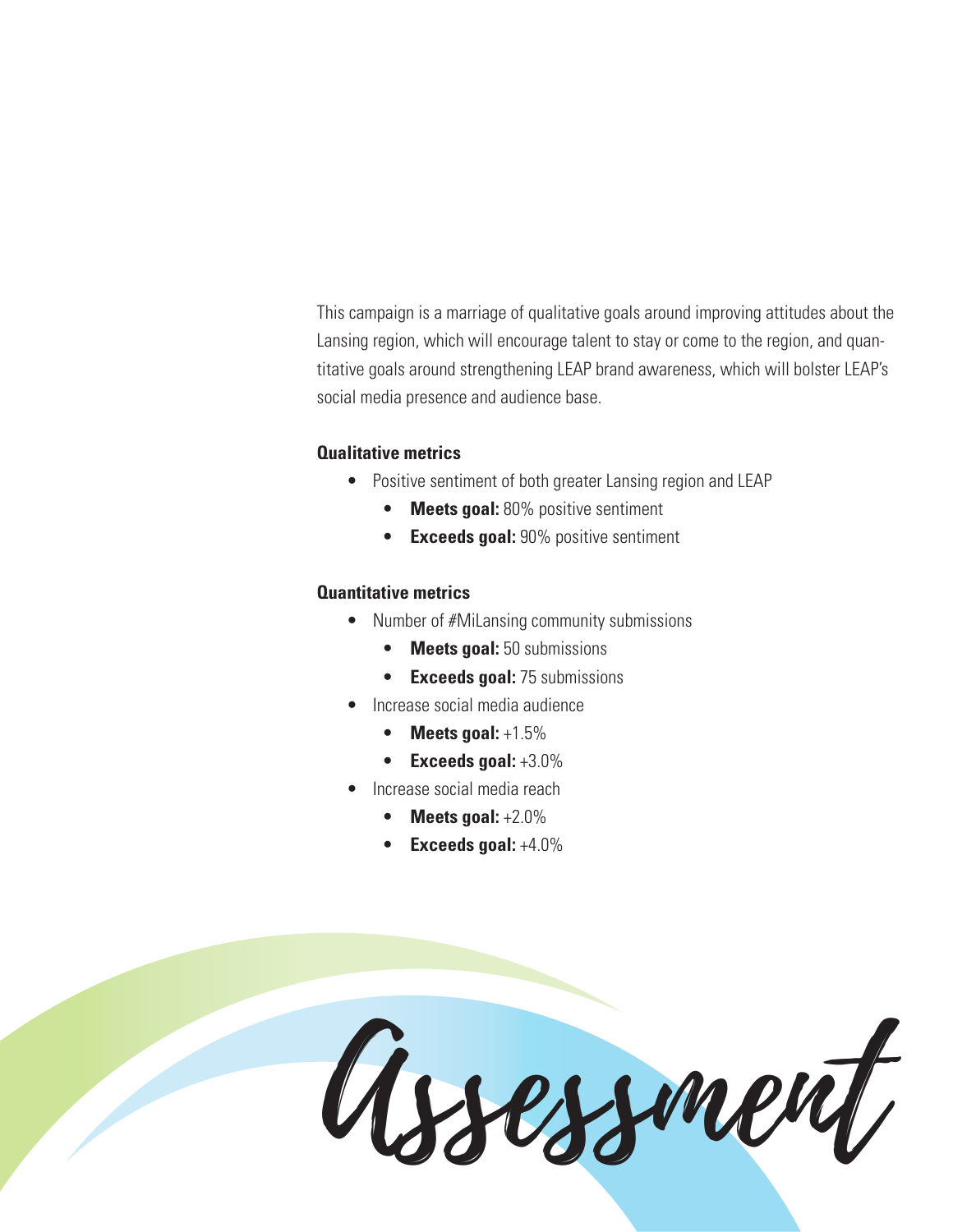- Increase social media engagement (Facebook)
	- **• Meets goal:** +2.0%
	- **• Exceeds goal:** +4.0%
- Increase social media engagement (Twitter)
	- **• Meets goal:** +1.5%
	- **• Exceeds goal:** +3.0%
- Increase social media engagement (Instagram)
	- **• Meets goal:** +2.0%
	- **• Exceeds goal:** +4.0%
- Increase LEAP Weekly subscription base
	- **• Meets goal:** +0.5%
	- **• Exceeds goal:** +1.0%